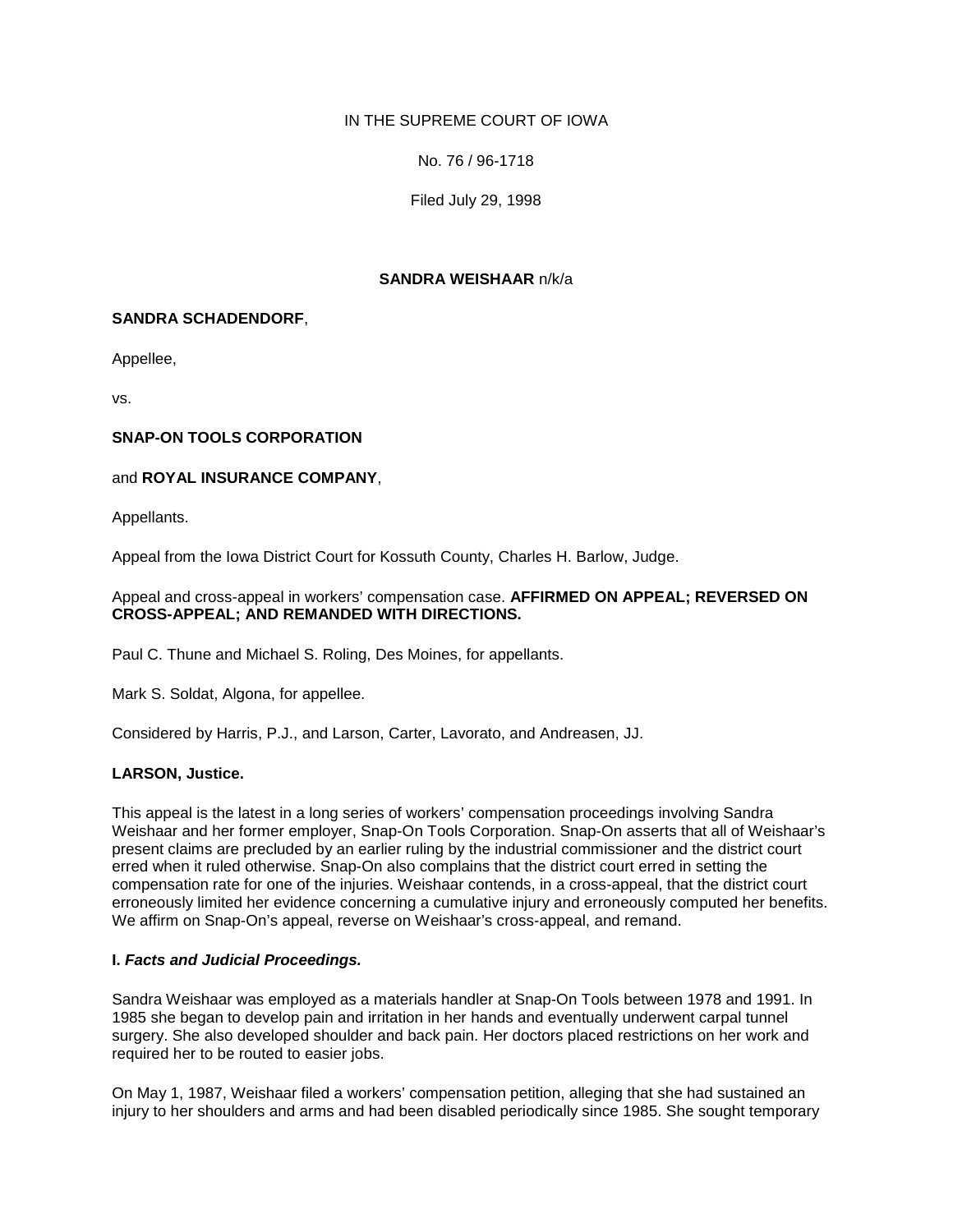and permanent disability compensation and healing-period benefits. A deputy industrial commissioner issued an arbitration decision on Weishaar's claims on July 13, 1989. The deputy found that Weishaar had incurred a bilateral carpal tunnel injury on September 3, 1985, and awarded benefits for impairment to her body as a whole. In the part of the ruling that Snap-On now relies on to establish res judicata, the deputy found that Weishaar's shoulder and back disability was not causally connected to an injury of April 29, 1986.

Weishaar appealed. The industrial commissioner found in part that Weishaar "failed to prove she received any work-related shoulder or back injury for the injury dates alleged," and that her back and shoulder conditions were not the result of the carpal tunnel injury.

Weishaar petitioned for judicial review. The district court remanded for the commissioner to consider additional evidence in the record regarding the shoulder/back injury. Weishaar appealed, and the court of appeals affirmed in part and reversed in part. *Weishaar v. Snap-On Tools Corp.*, 506 N.W.2d 786 (Iowa App. 1993). On the issue relevant to the current appeal, the court of appeals affirmed the finding of the industrial commissioner that Weishaar did not sustain a permanent impairment to her back or shoulders. *Id.* at 790.

Meanwhile, on July 27, 1989, Weishaar filed the ten new petitions that are the subject of the present appeal. In November 1994, a deputy industrial commissioner ruled that the first nine claims, alleging specific dates of injury, were res judicata because they had been decided in the case decided by the court of appeals in 1993. The deputy awarded limited benefits under the tenth petition, which claimed a cumulative injury. Weishaar appealed. The industrial commissioner affirmed, on res judicata grounds, as to the first nine petitions; on the tenth, the commissioner awarded limited benefits for Weishaar's cumulative injury.

Weishaar again sought judicial review. The district court ruled that res judicata did not apply and remanded for a hearing on the merits and a determination of the proper compensation rate. The district court generally affirmed the industrial commissioner's restrictions on workers' compensation for her cumulative injury under her tenth petition but remanded the case on the tenth claim for a determination of the proper rate for Weishaar's January 17, 1991 injury. Snap-On appealed, and Weishaar crossappealed.

# **II.** *The Res Judicata Issue.*

Snap-On contends that Weishaar's present claims are precluded by res judicata. It argues that all of Weishaar's claims prior to March 21, 1989 (the date of the first hearing) are barred because they had been adjudicated in that proceeding. (Snap-On uses the term "res judicata" to mean both issue preclusion and claim preclusion.)

Weishaar's original claim alleged that she had sustained an injury to her shoulders and arms "[b]y virtue of daily and regular [repetitive] and strenuous job tasks involving the arms and shoulders," and alleged that the time of disablement was "[p]eriodically since 1985." A deputy industrial commissioner ordered her to amend her petition to state a date of injury. She did so and filed a second amendment striking paragraph four of her original notice and petition and substituting the following:

> "4. Injuries occurred cumulatively, until September 3, 1985, when right wrist required first treatment, April 14, 1986, when left wrist required first treatment, and April 29, 1986, when shoulders extending to upper mid back first required treatment."

The commissioner assigned three separate file numbers to these dates of injury, and the case proceeded to hearing. The deputy found that Weishaar had "incurred a bilateral carpal tunnel injury as a result of a cumulative single injury on September 3, 1985, to her right and left hands" but that she "failed to prove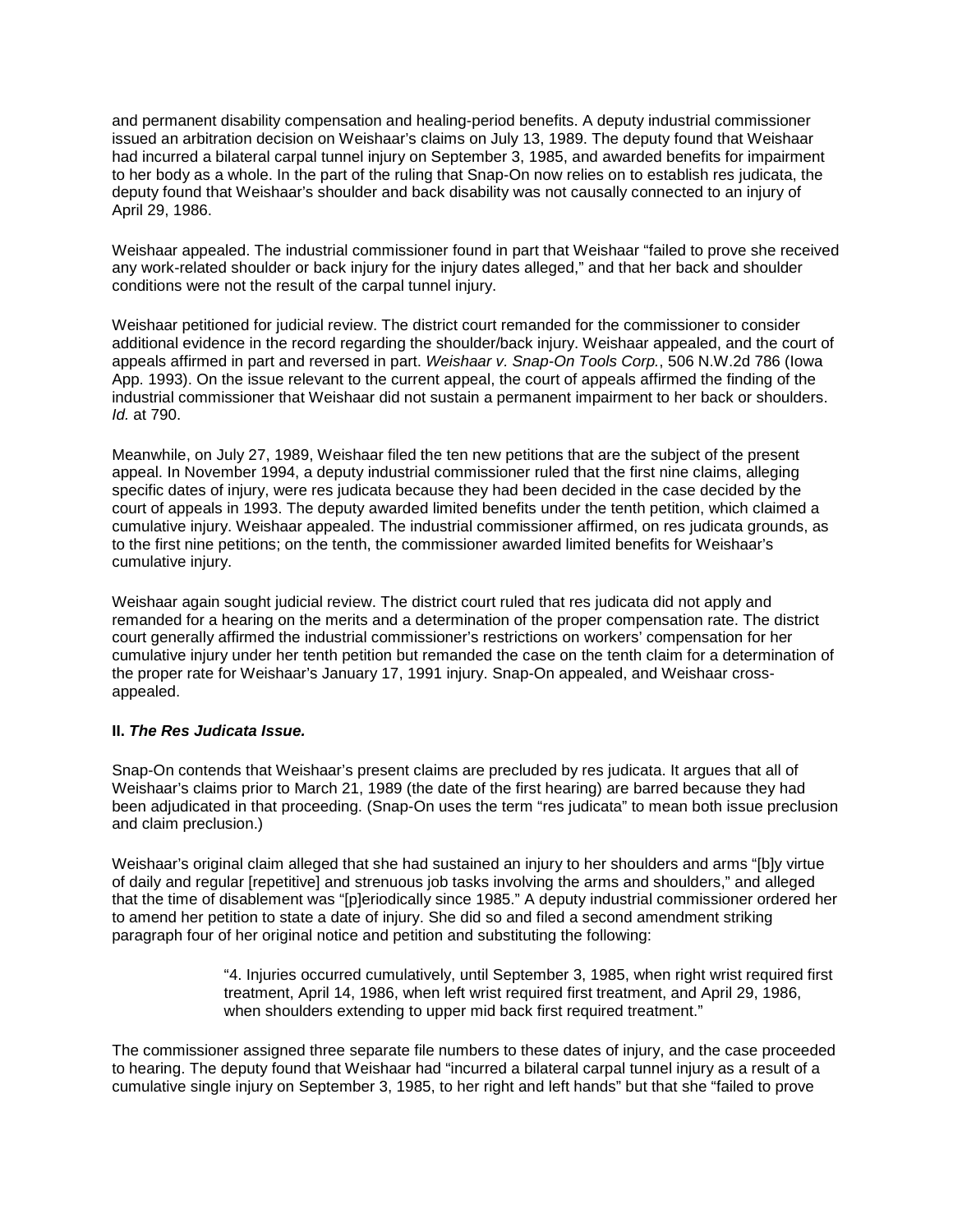she received any work-related shoulder or back injury *on April 29, 1986.*" (Emphasis added.) (It is this last conclusion that Snap-On relies on to support its res judicata argument.)

Despite the narrow language of these findings (which were limited to injuries incurred only on April 29, 1986), Snap-On argues that "all disability running up through December 29, 1988 [the date of the last cumulative injury alleged], was considered to be part of the prior case. Weishaar is therefore barred from proceeding further . . . under the doctrine of res judicata." When the deputy and industrial commissioners reviewed Weishaar's claims in the second case, they determined that the claims were res judicata.

### A. *Claim preclusion.*

"[C]laim preclusion" . . . mean[s] that further litigation on the claim is prohibited and "issue preclusion" . . . mean[s] that further litigation on a specific issue is barred.

Res judicata as claim preclusion applies when a litigant has brought an action, an adjudication has occurred, and the litigant is thereafter foreclosed from further litigation on the claim. An adjudication in a former suit between the same parties on the same claim is final as to all matters which could have been presented to the court for determination. A party must litigate all matters growing out of its claim at one time rather than in separate actions. . . . The right to join related causes of action does not bar subsequent litigation of a distinct cause of action that was not joined.

*Israel v. Farmers Mut. Ins. Ass'n of Iowa*, 339 N.W.2d 143, 146 (Iowa 1983) (citations omitted).

Snap-On argues that "the Commissioner considered all evidence running up through December 29, 1988 which is the same evidence that Weishaar will need to maintain the current actions." *See B & B Asphalt Co. v. T.S. McShane Co.*, 242 N.W.2d 279, 287 (Iowa 1976) ("Our cases say identity of cause of action is established when the same evidence will maintain both actions."). However, "the right to join related claims does not bar subsequent litigation of a distinct claim that was not joined." *Leuchtenmacher v. Farm Bureau Mut. Ins. Co.*, 460 N.W.2d 858, 860 (Iowa 1990).

"In general, the expression [transaction or a series of transactions] connotes a natural grouping or common nucleus of operative facts. Among the factors relevant to a determination whether the facts are so woven together as to constitute a single claim are their relatedness in time, space, origin, or motivation, and whether, taken together, they form a convenient unit for trial purposes. Though no single factor is determinative, the relevance of trial convenience makes it appropriate to ask how far the witnesses or proofs in the second action would tend to overlap the witnesses or proofs relevant to the first. If there is a substantial overlap, the second action should ordinarily be held to [be] precluded. But the opposite does not hold true; even when there is not a substantial overlap, the second action may be precluded if it stems from the same transaction or series."

*Id.* (quoting Restatement (Second) of Judgments § 24 cmt. b (1982)).

Weishaar's original claim, brought in 1987, concerned a shoulder and back injury from an April 29, 1986 incident. In contrast, the first nine claims that she brought in the second action arose between September 1987 and October 1988. While the commissioner considered some of the same evidence in the two cases, they involved distinctly different injury dates. It is true that the claims in the second action and the shoulder/back claim in the first action arose because of Weishaar's work at Snap-On, but this does not mean that they are the same "'natural grouping or common nucleus of operative facts'" or are "'so woven together as to constitute a single claim.'" *See Leuchtenmacher*, 460 N.W.2d at 861 (quoting Restatement (Second) of Judgments § 24 cmt. b). Claim preclusion does not apply, and the district court was correct in so ruling.

#### B. *Issue preclusion*.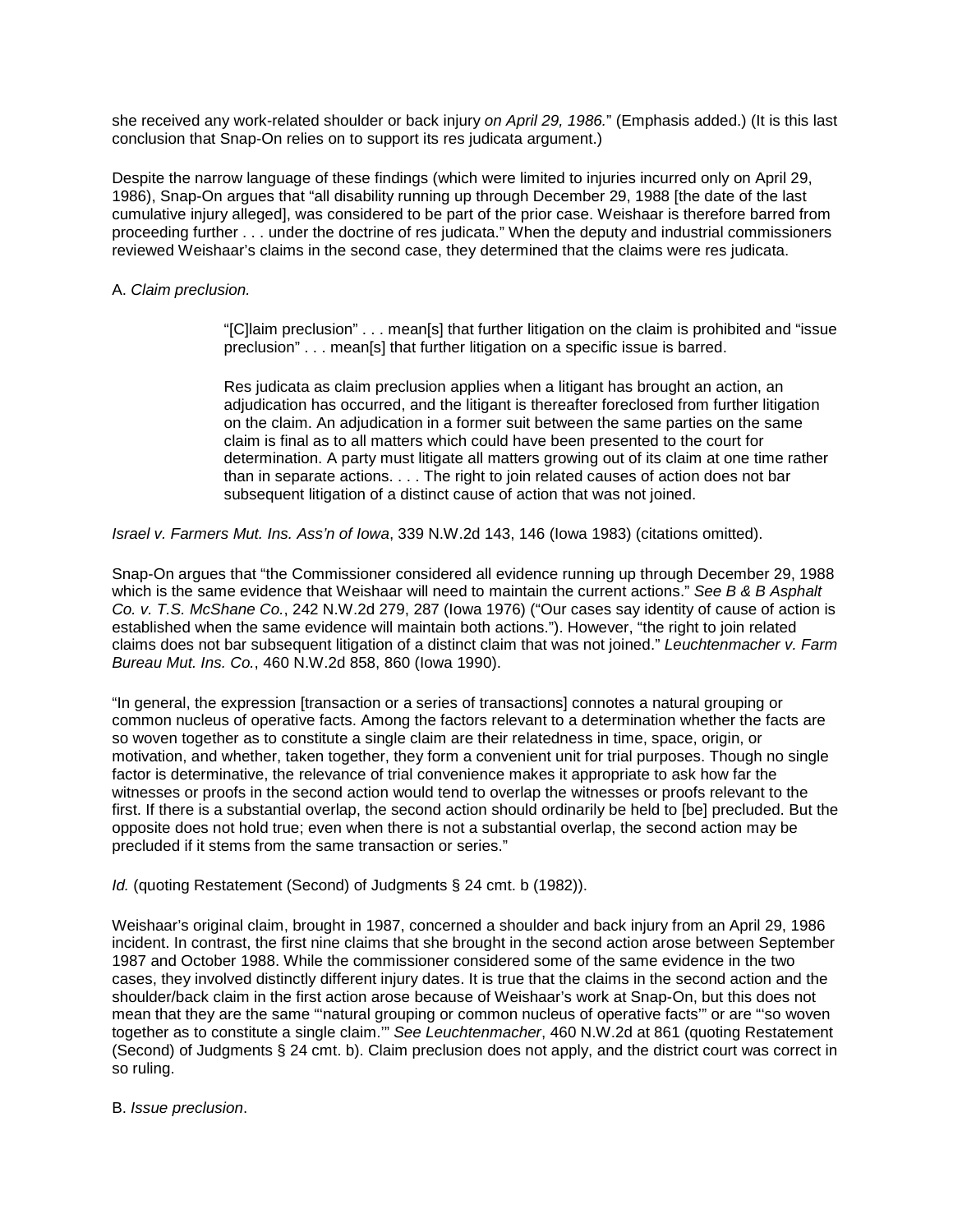Snap-On also argues that the issues of permanent impairment and industrial disability in claims one through nine of the present case are precluded under the doctrine of issue preclusion.

The prerequisites for issue preclusion are well established:

- (1) The issue concluded must be identical;
- (2) The issue must have been raised and litigated in the prior action;

(3) The issue must have been material and relevant to the disposition of the prior action; and

(4) The determination made of the issue in the prior action must have been necessary and essential to the resulting judgment.

*Israel*, 339 N.W.2d at 146 (citing *Aid Insurance Co. (Mut.) v. Chrest*, 336 N.W.2d 437, 439 (Iowa 1983); *Hunter v. City of Des Moines*, 300 N.W.2d 121, 123 (Iowa 1981)).

The issue that Weishaar "raised and litigated" in the present case was whether she suffered a cumulative injury to the whole body over a period of time. However, in the earlier proceeding, the commissioner adjudicated the issue of cumulative injury to the whole body that had allegedly occurred on a specific date, April 29, 1986. The specific issue in the present litigation, whether Weishaar incurred an injury to the whole body at other particular dates or as a cumulative injury to the whole body occurring between 1982 and 1991, is not the same.

In deciding whether Weishaar had suffered a cumulative injury on April 29, 1986, the deputy likely considered evidence of later injuries that could have affected the cumulative-injury determination. This court and the court of appeals have discussed the cumulative injury rule in four primary cases. *See George A. Hormel & Co. v. Jordan*, 569 N.W.2d 148 (Iowa 1997); *Oscar Mayer Foods Corp. v. Tasler*, 483 N.W.2d 824 (Iowa 1992); *McKeever Custom Cabinets v. Smith*, 379 N.W.2d 368 (Iowa 1985); *Venenga v. John Deere Component Works*, 498 N.W.2d 422 (Iowa App. 1993).

The most recent case, *Hormel*, affirmed the *Tasler* two-part test for cumulative injuries from repetitive workplace trauma:

> The deputy's determination . . . must rest on the proper legal standard–here, the two-part *Tasler* manifestation test: the date on which the claimant, as a reasonable person, would be plainly aware of (1) the injury and (2) the causal relationship between the injury and claimant's employment.

*Hormel*, 569 N.W.2d at 152. The commissioner apparently treated April 29, 1986, as the manifestation date; however, a determination of disability as of that date would not be the same issue as a determination of disability on subsequent dates. The issues were not identical between the two cases, and the district court correctly rejected the issue-preclusion argument.

We affirm on Snap-On's appeal.

#### **III.** *Compensation Rate For "Customary" Work Week***.**

The deputy and industrial commissioner computed a compensation rate only for the tenth injury because they found that the other claims were barred by res judicata. As to the tenth claim, the commissioner assessed Weishaar's wage rate at \$264.58, based on her average weekly earnings of \$412.66. However, the district court found that the deputy and commissioner committed legal error by including the weeks ending July 14, 1990, and August 25, 1990, in the computation of average earnings because they were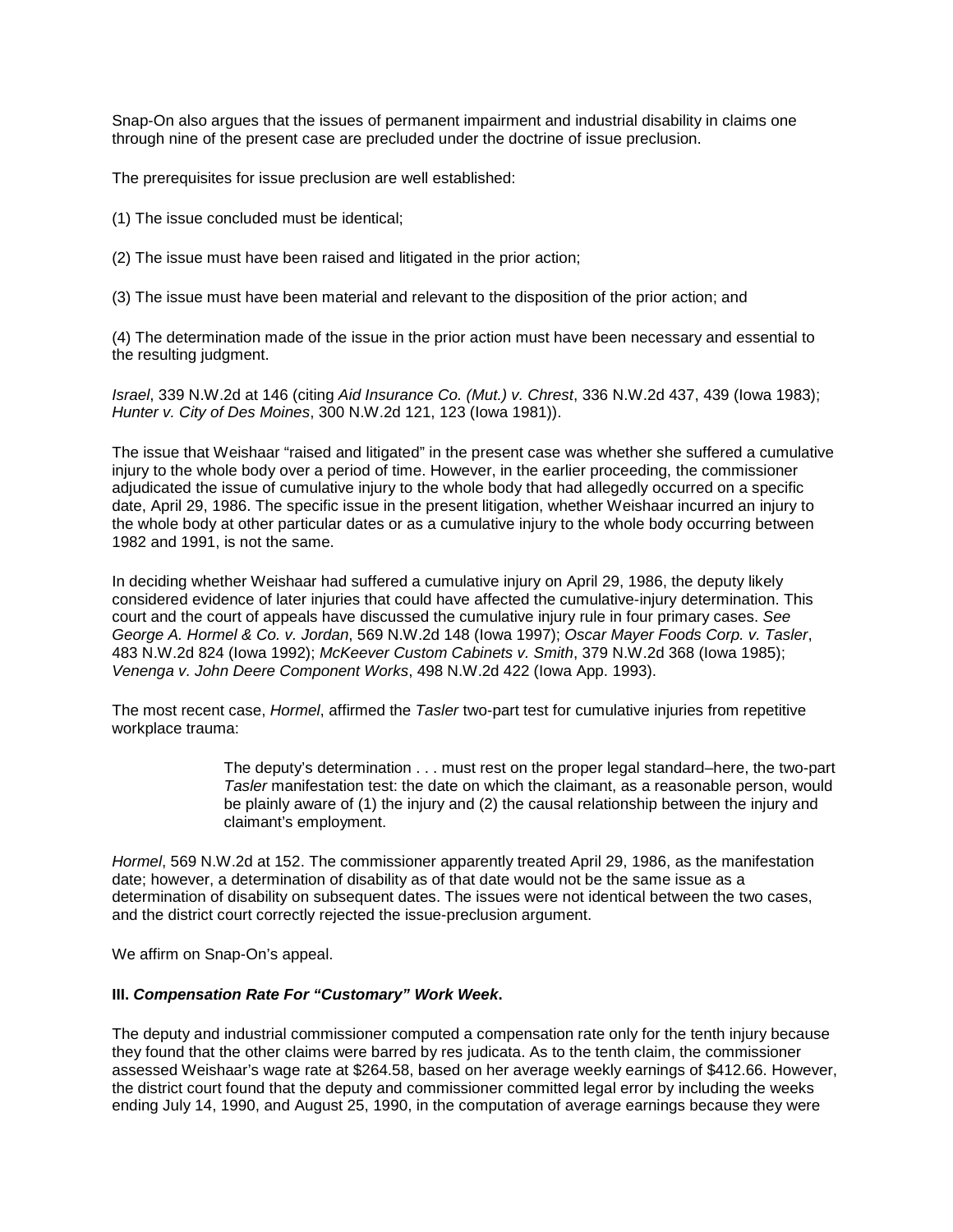twenty-four-hour and nineteen-hour weeks and therefore were not "customary" under Iowa Code section 85.36 (1995).

The district court's conclusion was based on *Thilges v. Snap-On Tools Corp.*, 528 N.W.2d 614, 619 (Iowa 1995). In *Thilges* we held that only forty-hour weeks were to be included in the computation of the claimant's benefits because these were the employee's customary hours.

Iowa Code section 85.36 provides:

The basis of compensation shall be the weekly earnings of the injured employee at the time of the injury. Weekly earnings means gross salary, wages, or earnings of an employee to which such employee would have been entitled had the employee worked the *customary hours* for the full pay period in which the employee was injured, as regularly required by the employee's employer for the work or employment for which the employee was employed . . . :

. . . .

6. In the case of an employee who is paid on a daily, or hourly basis, or by the output of the employee, the weekly earnings shall be computed by dividing by thirteen the earnings, not including overtime or premium pay, of said employee earned in the employ of the employer in the last completed period of thirteen consecutive calendar weeks immediately preceding the injury.

(Emphasis added.)

In *Thilges* we held that the customary hours for the full pay period for the claimant's job were forty hours even though the claimant had worked less than forty hours in seven of the thirteen weeks preceding the injury because "unanticipated occurrences . . . caused her to miss work on certain days." *Thilges*, 528 N.W.2d at 619.

According to Weishaar's testimony, she was never scheduled for less than forty hours unless she was under medical restrictions. A coworker testified that the coworker, also, had never been scheduled to work less than forty hours in the fifteen years she worked at Snap-On.

Snap-On argues that it makes no sense for the statute to require averaging of the thirteen weeks prior to the injury, if the commissioner can only consider forty-hour weeks if they are customary. However, *Thilges* is clear: if a forty-hour week is customary for the particular employee, that must be the basis of computation. We said:

> The customary hours for the full pay period for [the employee's] job were, as the district court determined, a forty-hour week. We reject the employer's claims on its cross-appeal [arguing that the district court erred by not including several weeks in which the petitioner worked less than forty hours].

*Thilges*, 528 N.W.2d at 619.

The district court properly determined that only forty-hour-work weeks were to be included in calculating Weishaar's average earnings. Because the two weeks at issue here were not customary, the trial court properly excluded them.

# **IV.** *Partial Preclusion of Tenth Claim.*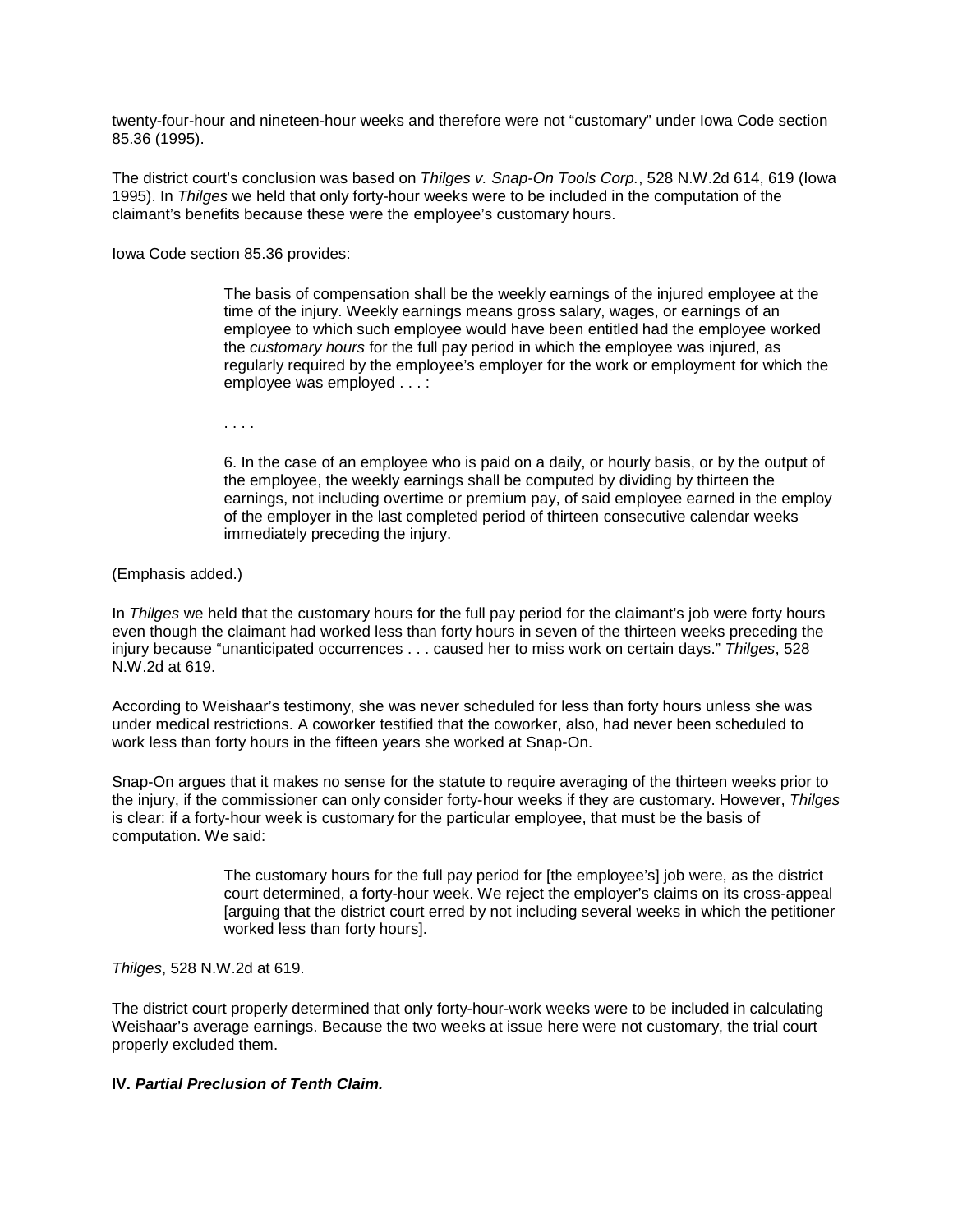Weishaar's tenth claim, which was for cumulative injuries from 1982 until she was laid off on December 29, 1988, survived Snap-On's res judicata argument. As to the tenth claim, the commissioner ruled that Weishaar had suffered no industrial disability after the March 21, 1989 hearing, and the district court affirmed. Weishaar claims in her cross-appeal that no substantial evidence supports the commissioner's conclusion that "[t]he evidence in the record of this case is substantially the same as the evidence that existed at the time of the prior hearing." Weishaar acknowledges that her physical condition is substantially the same as it was at the time of the prior hearing, but that does not foreclose the possibility of increased industrial disability, as to which her physical condition is only one factor. Weishaar points to events after the first hearing that would support her claim that her industrial disability has increased, but it is not clear whether the commissioner considered this evidence. In fact, the ruling appears to have considered only the claimant's functional disability, which is only part of the picture. The ruling said:

> A review of the record in this case shows that little, if anything, is different now than it was at the time of the prior hearing. There is no evidence from any physician which indicates that the claimant's physical condition has worsened or changed. A functional capacity evaluation conducted on July 5, 1989 shows no substantial difference in activity restrictions from those which existed at the time of the previous hearing. . . . Claimant was laid off due to her restrictions at the time of the prior hearing and was again laid off due to those restrictions at the time of the recent hearing. The evidence in the record of this case is substantially the same as the evidence that existed at the time of the prior hearing. Accordingly, the claimant has failed to carry her burden of proof to show that any disability was proximately caused by injurious exposures occurring since December 29, 1988.

Weishaar contends that the commissioner should have considered other factors that changed the picture between the two hearings. Weishaar points out that, at the time of the March 21, 1989 hearing, she had been laid off but not terminated and that in fact she returned to work at Snap-On on July 17, 1989. She was, however, laid off on January 18, 1991, and not recalled within two years and therefore lost her collective bargaining rights. At the time of the first hearing, she was being trained to become an alcohol counselor, but by her final termination on January 18, 1993, she had discovered that any such job would be at a seventy-five percent reduction in earnings and that she faced a prospect of severely decreased earnings. The commissioner's ruling does not discuss this evidence.

We cannot say that the limited evidence discussed in the commissioner's ruling supports the conclusion that Weishaar had not suffered additional industrial disability following the first hearing. We remand for a determination by the commissioner, based on the evidence already in the record, including the evidence just discussed, to determine the merits of Weishaar's industrial disability claim under her tenth petition.

# **V.** *Computation of Earnings.*

Weishaar's cross-appeal also asserts error by the commissioner and the district court in computing her earnings for the weeks ending August 11, 1990, and December 22, 1990, by excluding all hours worked over forty. In each of these weeks, Weishaar worked forty-eight hours at a straight rate of \$11.29 and \$11.31, respectively.

Weishaar contends that the commissioner and the district court erroneously concluded that all overtime *hours* are to be excluded in determining earnings, but in fact, it is only "amounts due in excess of the straight time rate for overtime hours worked" that must be deducted. Weishaar relies on this administrative rule to support her argument:

> The word "overtime" as used in Iowa Code section 85.61 means *amounts due in excess of the straight time rate* for overtime hours worked. Such excess amounts shall not be